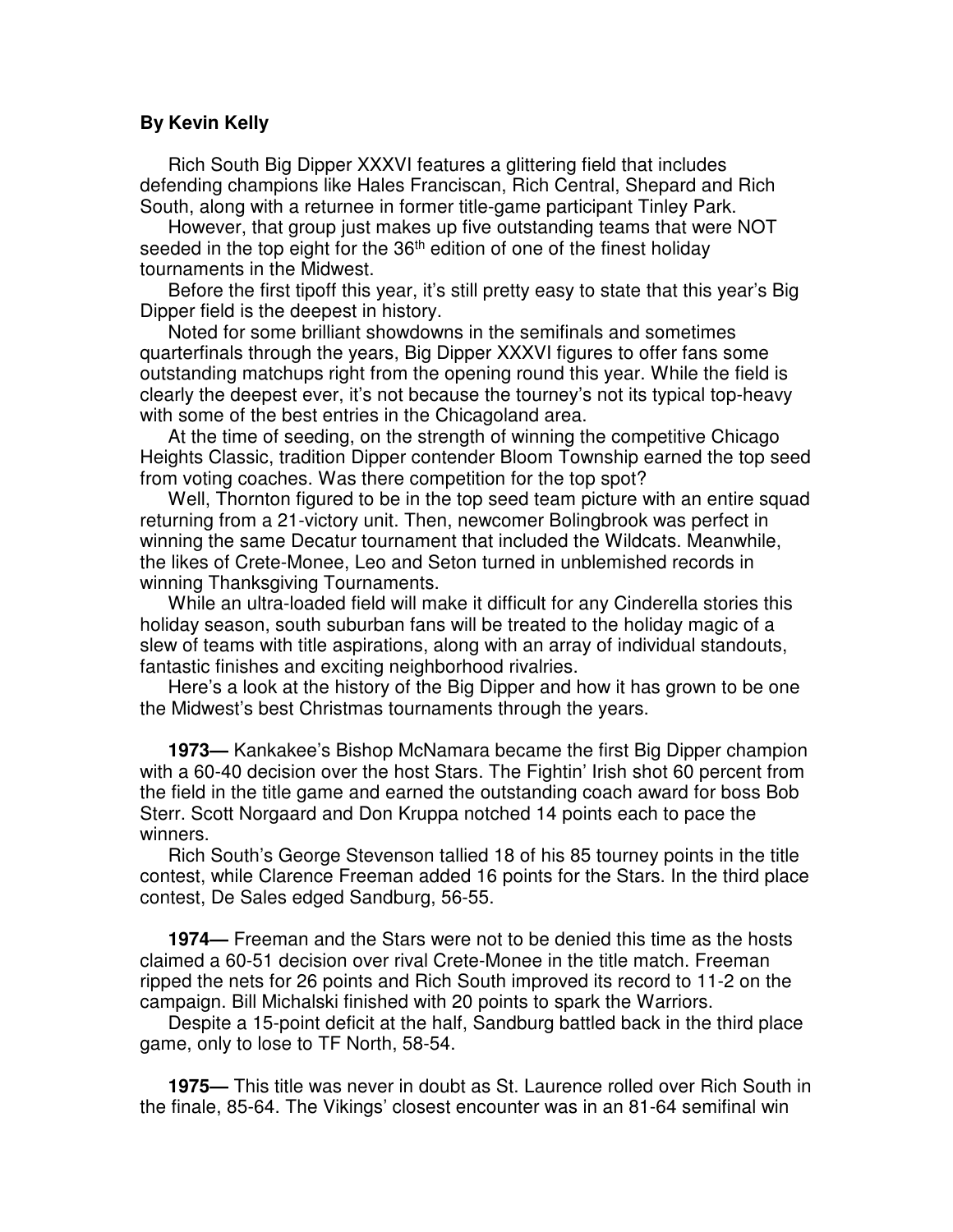over Bremen. The 85 points was a Big Dipper record at the time.

The Stars shot a dismal 0-for-11 in the initial period, while tourney most valuable player Steve Krafcisin connected on 14 of 17 from the field and collected 32 points in the contest (he had 95 for the tourney). Mike Stawski and Jim Stack added 14 marks for the winners. Rich South was led in scoring by Kevin Hardey with 20 points. The Stars would not visit the title game again until 1981.

**1976—** After three straight appearances in the third-place game, Sandburg finally got to the championship game and made the most of it. The Eagles routed Bremen, 78-58, after jumping to a quick 8-0 lead. Phil Collins became the first junior to win MVP honors with his 26-point, 19-rebound performance. Jim Stawarz added 15 points for the Eagles.

Michael Hunt paced the Brave attack with 25 tallies. Kevin Boyle scored 19 points to spark St. Laurence to a 71-54 victory over Bloom Trail for third place.

**1977—** St. Laurence and Bloom Trail met once again, this time for the fifth Big Dipper title. The Vikings dominated again, with a lopsided 85-58 triumph. St. Laurence jumped to a 46-22 halftime bulge and coasted home behind 61 percent field goal shooting. Kevin Boyle (22 points) hit 75 percent from the field and center Dennis Foley was perfect in six tries from the floor.

At one point in the first stanza, the Vikings connected on 10 straight field goal attempts. Jim Stack added 16 points for the winners. Boyle (Iowa) and Stack (Northwestern) would eventually compete against each other in the Big 10. Art Williams paced Bloom Trail with 20. In the third-place battle, Bremen surprised Crete-Monee (10-2) for the Warriors' second straight loss, 57-56. Michael Lindsey led the Braves with 24 points.

**1978—** After Quinn Richardson hit all seven of his first half tries from the floor to spark Eisenhower to a 40-37 edge, Rich Central ignited for a 20-6 thirdquarter run and prevailed, 70-57. Harold Embry sizzled for 13 of 19 from the field to lead the Olympians with 27 points in the title contest, while Ron Harris added 17. Richardson finished with 19.

Rich Central (10-1) avenged its only loss of the year with a 73-51 romp over Sandburg in the semifinals. Sandburg went on to capture a 74-70 overtime win in the third-place contest. Eisenhower got to the title game with a 65-64 trimming of Marian, Richardson canning a pair of free throws with no time on the clock.

**1979—** St. Laurence gave the top-ranked Olympians (11-0) their closest call of the season, but Rich Central prevailed, 56-52. The Olympians outscored St. Laurence, 10-1, at the end of the third quarter to take a 46-36 advantage. Dave Reed had 18 points to pace RC and Ron Harris finished with 14.

In its first Big Dipper appearance, Joliet Catholic won the third place game by scoring 48 second-half points to trip the host Stars, 81-62. Mickey Penoskey and North Carolina State-bound Terry Gannon had 35 and 20 points, respectively, for the Hilltoppers. Paul Jackson shot a sizzling 11 of 15 from the floor to lead Rich South with 25.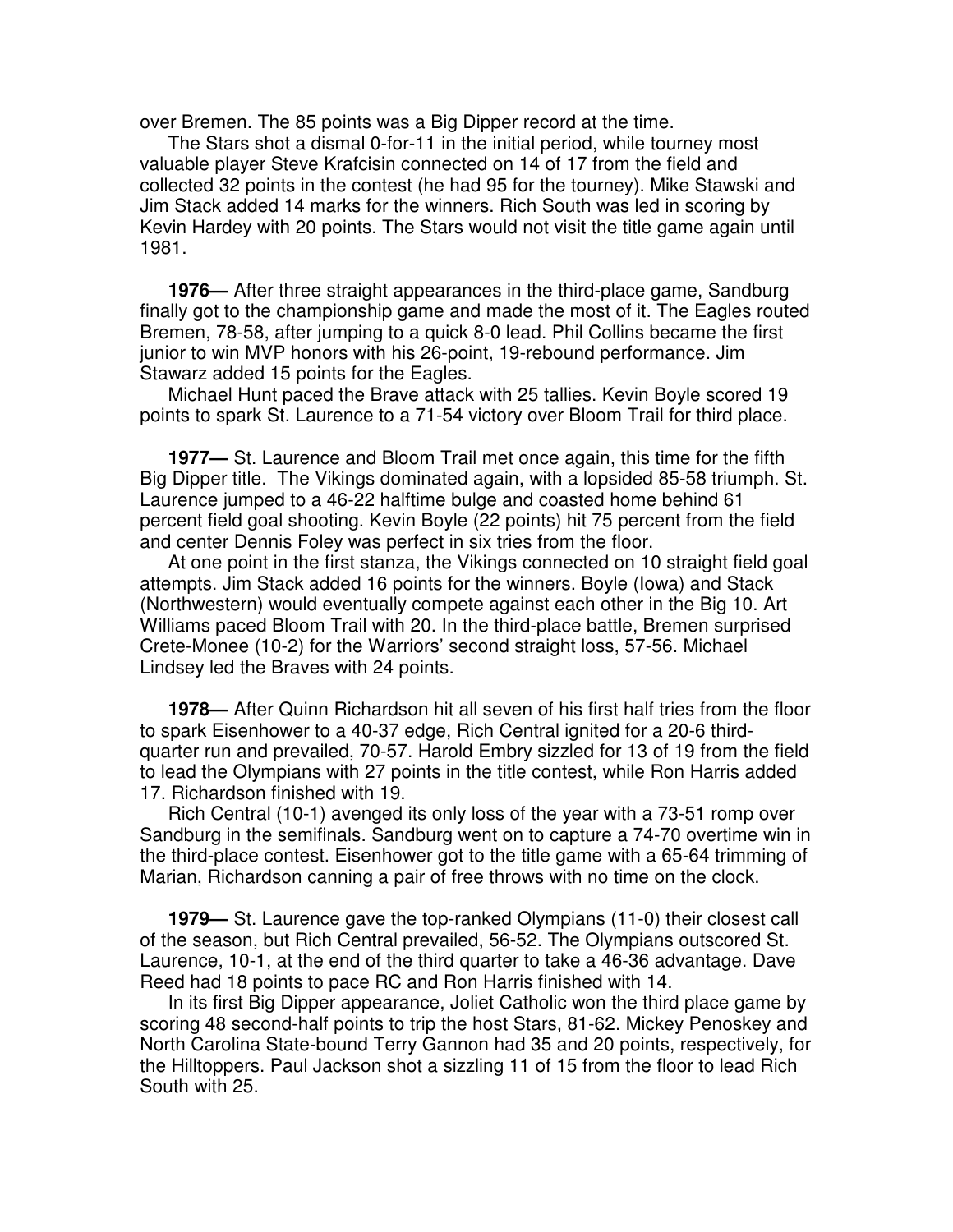**1980—** After a see-saw first half, Crete-Monee ignited for a 70-65 decision over Rich Central behind Weldon Williams' 28 points. Troy Thompson scored nine first-period points to give RC a 15-9 lead at the quarter. But Williams tallied 16 in the second quarter to put the Warriors up at the half, 29-28.

Thompson finished with a game-high 36 marks for the Olympians, while Randy Waterford added 22. Jim Niemeyer notched 18 points for Crete-Monee and Ron Henderson added 17. The Warriors shot 90 of 122 from the foul line for the tourney. In the third-place contest, Ber-nard Campbell tallied 17 points to lead Eisenhower to a 60-54 win over Evanston.

**1981—** Rich South entered the Big Dipper with a 5-4 record, but rambled through tourney foes for four consecutive wins, including a 55-52 win over defending champ Crete-Monee in the title tilt. Terry McElroy paced the Stars with 25 points, while Weldon Williams topped the Warriors with 21.

The Stars got to the title game by outlasting Sandburg in the semifinals by a 51-49 count in double overtime. Joliet Catholic defeated Sandburg in the thirdplace game, 60-35, as Sean Smego pumped in 19 points.

**1982—** Bremen jumped to a 23-12 advantage after one quarter and coasted to a 75-66 triumph over Rich Central in the championship contest, avenging its only loss of the campaign. Tourney MVP Maurice Pullman (21.5 points per game) notched 23 points in the title contest and joined teammates John Jones and Shawn Watts on the all-tourney team.

Watts finished with 18 points for the winners, while Dwain Wyatt topped the Olympians with 21 markers. Bloom Trail celebrated its return to the Final Four with a 56-49 victory over Bloom for third place, despite 19 points by the Trojans' Frank Nardi.

**1983—** Evanston's Everette Stephens scored 27 points to spark the Wildkits (13-0) to a 70-58 derailing of Bloom Trail. The fine swingman moved on to play at Purdue. Evanston outscored the Blazers in every quarter and never trailed after midway through the second quarter. Louis Wool added 18 points for the champs and Carl Daun finished with 15 for the Blazers.

Both teams needed to go into overtime in their semifinal contests. Bloom Trail bested Shepard, 66-58, in an extra session. Evanston was trailing Bloom, 56-49, with 3:34 left in regulation, but rallied for a 65-61 overtime victory.

**1984—** The Wildkits (12-3) became just the second team in Big Dipper history to capture back-to-back titles when they opened the second half with a 15-4 spurt and went on to toppled Crete-Monee, 67-50. Tourney MVP Mike Cobb poured in 19 points in the title game, while Phil Henderson paced the Warriors with 15.

In the third-place battle, Kendall Gill swished a 15-foot jumper at the horn to propel Rich Central to a 70-68 triumph over Bloom Trail. The Browns, Ricky for RC and Darren for the Blazers, each led their team in scoring with 25 tallies.

**1985—** Rich Central (12-1) and Bloom Trail met again, this time the Olympians emerging with an 84-72 win in a record-setting year. MVP Kendall Gill notched 30 points in the title tilt and had a record 118 in four games. Keith Gill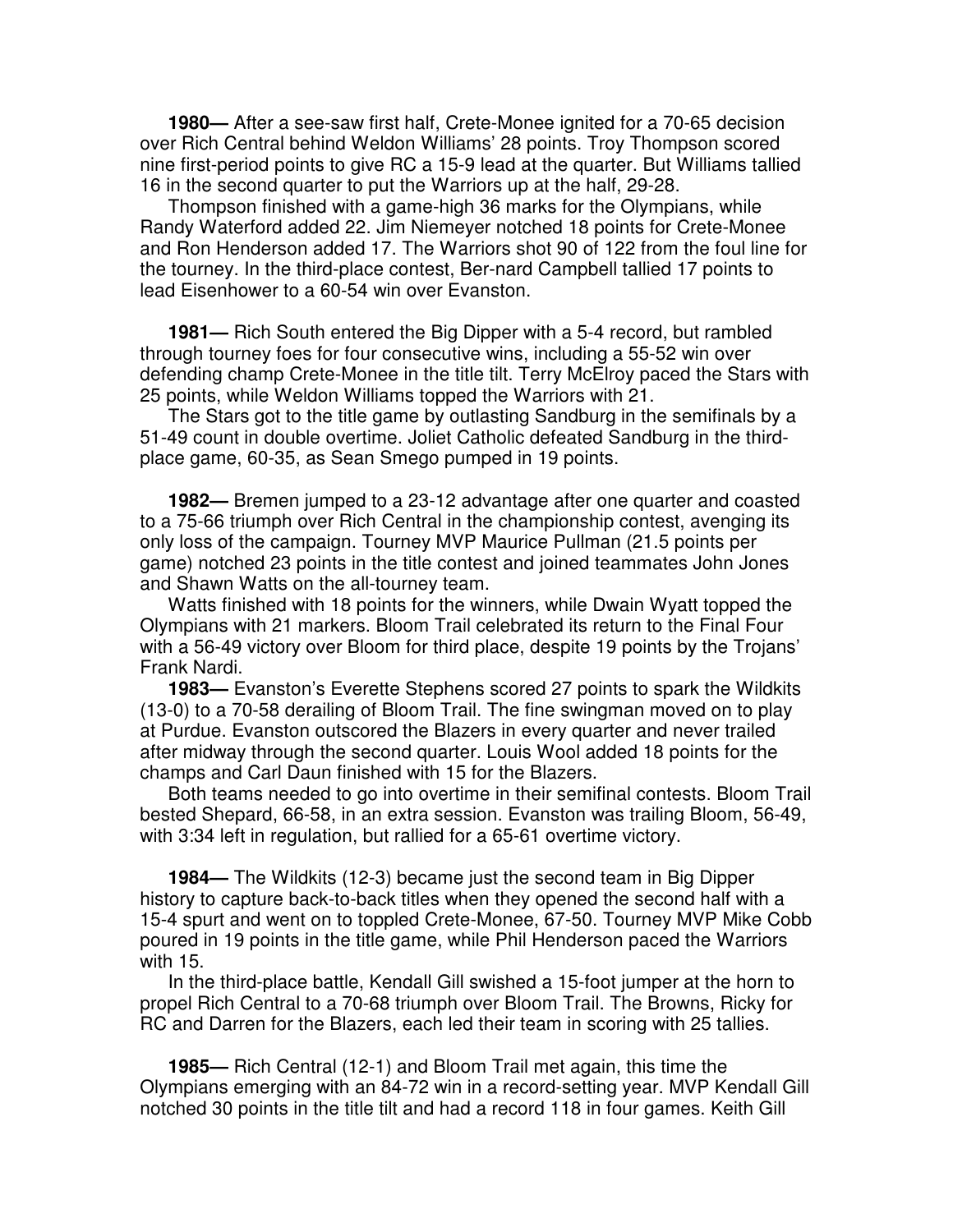(21), Bobby Smith (18) and Charles Warnell (15) did all the rest of the scoring for RC, while James Banks topped Trail with 17 points.

Oak Forest captured third in its initial Dipper outing with an 89-86 decision over Crete-Monee. Jeff Delaney, who set the tourney three-point goal record at the time with 12, paced the Bengals with 25 points, including five three-pointers. Warrior Phil Henderson responded with a tourney-high 39 points.

**1986—** Keith Gill scored seven of his game-high 25 points in the second overtime, as Rich Central (12-0) tripped Oak Forest, 73-70, in a battle of unbeatens. MVP Bobby Smith poured in 22 points in leading the Olympians to their fourth Dipper crown.

Jeff Delaney, who hit a record 19 three-pointers in the tourney, led the Bengals with 21 points. Bloom Trail defeated Tinley Park, 65-50, for third place, as the Blazers made their fifth straight Final Four appearance. Marian Catholic nipped Sandburg for the consolation crown.

**1987—** Kass Weaver buried a pair of free throws with 13 seconds remaining in overtime to send stunning Rich Central (7-7) to a 73-72 victory over Tinley Park for the Olympians' record third straight and fifth overall crown. Tourney MVP Eric Gill led RC with 22 points, while Titan Chris Dillard poured in a gamehigh 26 points.

Watseka got 25 points from Dennis Miller in the third-place game and toppled Eisenhower, 65-60, for the Warriors' best finish ever. Shepard denied Marian Catholic a second straight consolation crown, as the Astros were led by Andre Mitchell's 18 points.

**1988—** Despite some second-half foul troubles, repeat Dipper MVP Eric Gill (18 points) and Gene Cross (13) sparked 12-2 Rich Central to its fourth consecutive Big Dipper crown with a 67-58 decision over rival Rich South. An 8-2 run late in the final period helped the Olympians fend off the pesky Stars (8-5), who were led by Cornelius McNary's game-high 20 points.

Bloom Trail toppled St. Laurence, 67-62, for third place, the Blazers' sixth top four finish in seven years. Guards Mike Richardson (20 points) and John Davis paced the Blazers. Making its third straight appearance in the consolation title game, Marian Catholic fell to Crete-Monee, 50-47.

**1989—** The Hillcrest Hawks (8-4) quieted all nay-sayers when they knocked off Rich South, 67-59, to win the 17th Big Dipper Tournament. Four-time tourney champion Rich Central turned its talents to the Windy City Classic, leaving topseeded Eisenhower to the task, many thought. But the Hawks upset the Cardinals (72-69 in overtime) in semifinal play.

Torrey Lewis (game-high 25 points) and tourney MVP Jessie James (15 points) powered Hillcrest to a 21-12 first-quarter lead and despite a late 12-2 run by Rich South, the Hawks man-aged to grab their first Big Dipper crown.

St. Laurence put Eisenhower into an even bigger funk, beating the Cards, 62- 54, for third place. Viking center Steve Oldendorf (22 points) scored 10 points, blocked a shot and grabbed three of his 10 rebounds in the third quarter to lead St. Laurence to victory. Sandburg captured the consolation title with a 72-57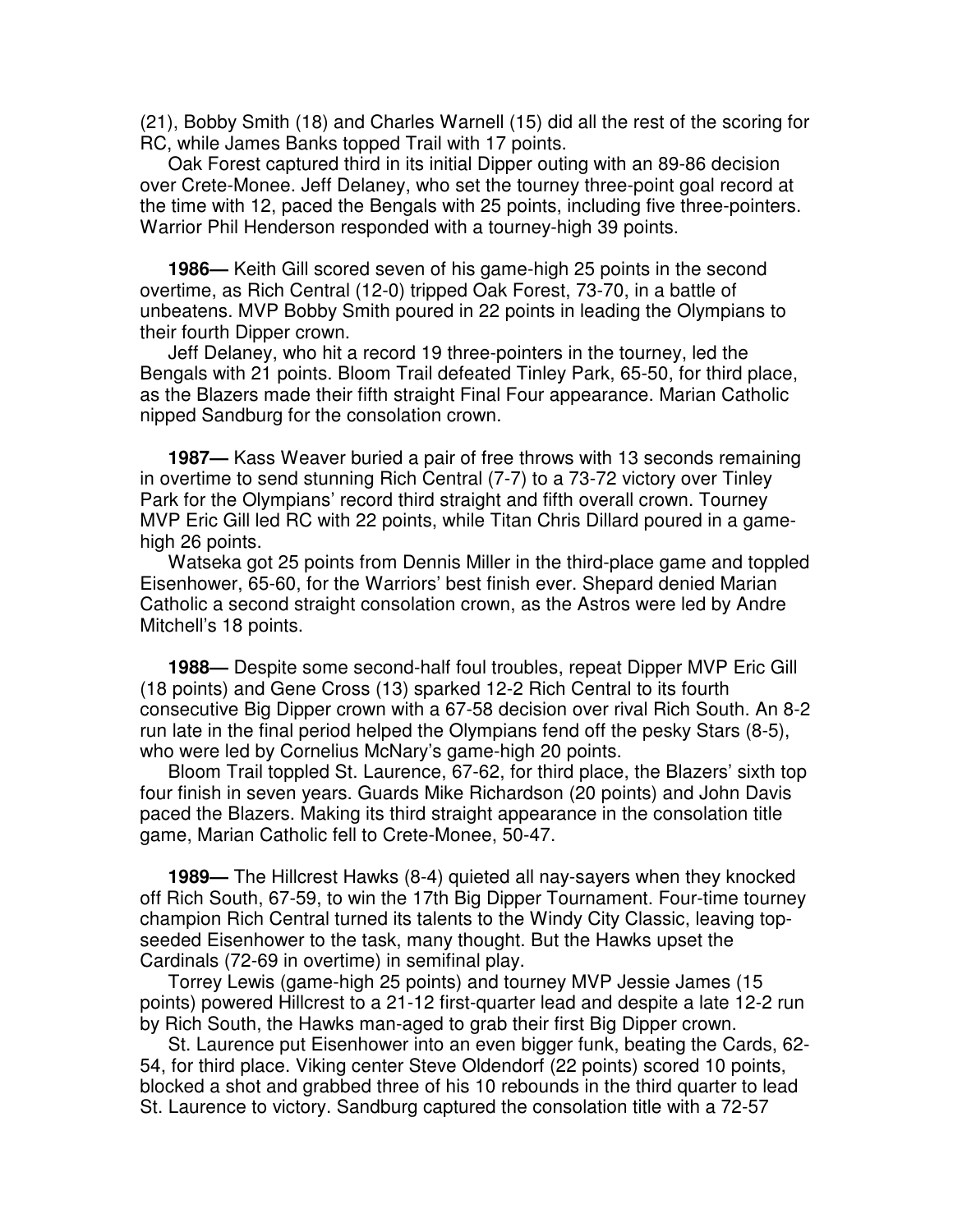victory over Crete-Monee.

**1990—** Sparked by 23 points from Jessie James and 13 from MVP Torrey Lewis, Hillcrest be-came the third team to capture back-to-back titles when it knocked off previously-unbeaten Shepard, 68-63. Lewis also grabbed 11 rebounds, while Todd Gillespie chipped in 15 points and Terrell Duffin 11. Astro Steve Payne topped all scorers with 26 points.

In third-place action, Tinley Park tripped up Crete-Monee, 70-55, behind 25 points and six three-pointers from Kurt Powell. Marian Catholic, making its fourth appearance in the consolation title game in five years, surprised Andrew in double overtime, 75-70, as Rodney Harrison poured in a game-high 32 points.

**1991—** With its departure for Pontiac, Bloom Trail left the Big Dipper in much the same way it spent most its years in Richton Park— jinxed. The top-seeded Blazers saw Rich Central return from a two-year hiatus and hand Bloom Trail a 64-62 title-game loss when Cory Huddleston hit a desperation three-pointer at the buzzer for the win.

The Olympians (12-2) had halted Hillcrest's 11-game Big Dipper winning streak with a 75-50 thrashing in the semifinals, but the Hawks rebounded for an 80-77 victory over Rich South for third place. Marian Catholic captured its second straight consolation crown with a 59-46 decision over Andrew.

**1992—** Tourney newcomer Hinsdale South (10-2) halted Rich Central's 24 game Big Dipper winning streak with a 70-60 title-game decision, as tourney MVP Mike Grunwald scored 15 of his team-high 17 points in the second half. The Hornets dominated inside, taking a 46-24 rebounding advantage.

St. Rita captured the third-place trophy with a 68-56 victory over Shepard. Eisenhower avenged an earlier 35-point loss in the consolation title game, scoring a 71-63 win over Hillcrest as Chris Hale had 18 points and 12 rebounds.

**1993—** Cinderella Bloom entered the tournament 0-7, then got on a threegame roll until host Rich South (12-0) cooled off the Trojans with a 71-66 titlegame decision. Tourney MVP Tedaryl Fason paced four Stars in double figures with 21 points, while Ed Hampton chipped in 19, Tai Streets 18 and Jon Cooper 11. Demond Bibbs topped Bloom with 20 points.

Marlon Hughes scored 22 points to pace Hillcrest to a 67-64 third-place game victory over St. Rita. Meanwhile, Crete-Monee staved off a Marian Catholic rally and used the 28 points of Tywan Mitchell for a 70-61 consolation title-contest victory.

**1994—** John Economos lit up the board for 25 points and 13 rebounds, while tournament MVP Tony Pryor chipped in 19 points to lead Shepard (13-1) to its first Dipper title, 69-56, over Hillcrest. Hillcrest, led by George Bunn's 15 points, was outscored, 34-15, in the first half.

Behind 19 points from Jerry Gonzalez, St. Laurence toppled Crete-Monee in the third-place contest, 53-51. Rich Central captured the consolation crown for the second time, using 18 points from Maurice Jackson to notch a 62-59 decision over Marian Catholic.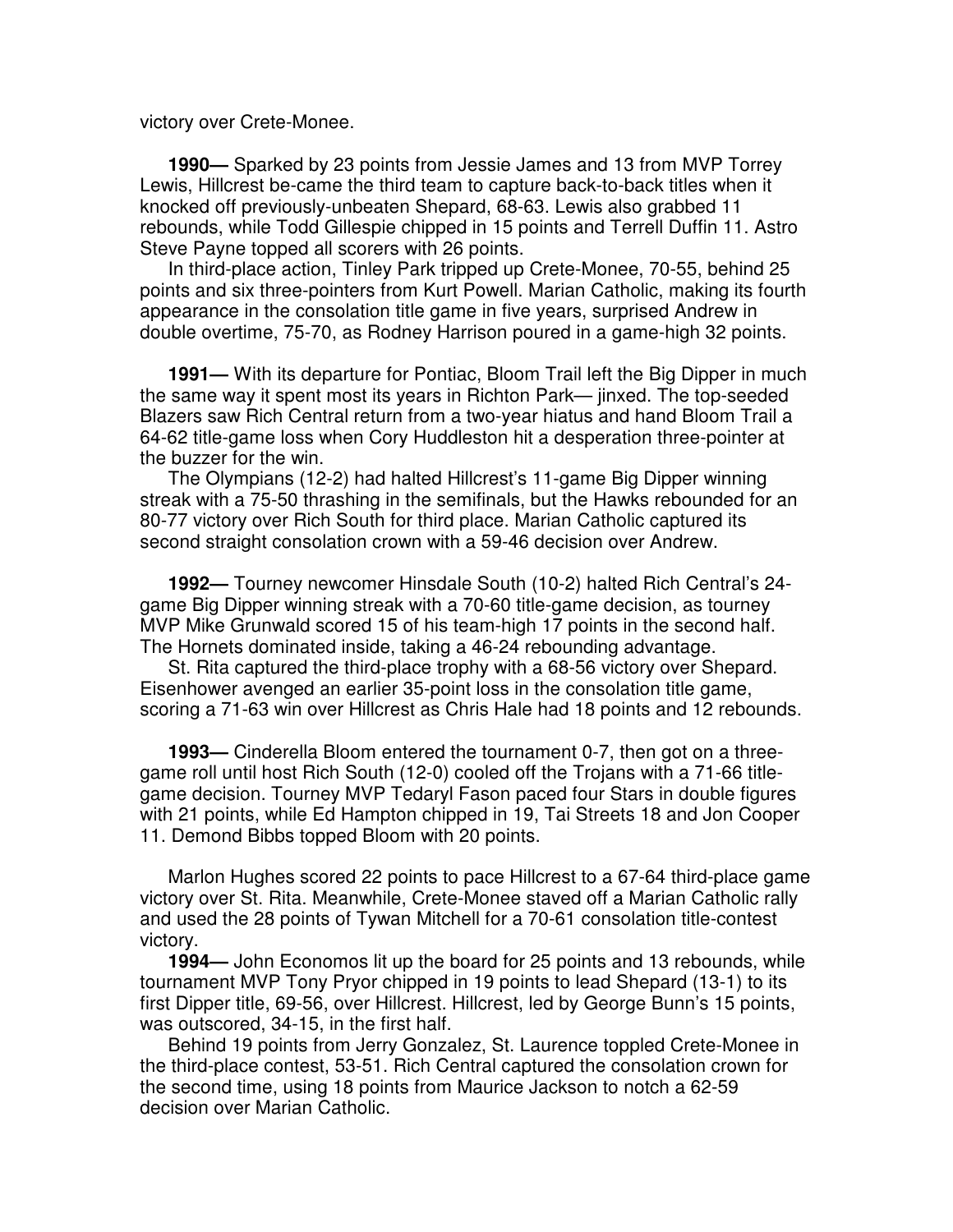**1995—** After playing the bridesmaid role on five occasions in the Big Dipper, School District 206 finally got its crown as Bloom Township (12-2) scored a titlegame record 27 points in the fourth quarter to topple Crete-Monee, 58-53. Tourney MVP Korey Evans and Terrence Saffold each scored 17 points for the Blazing Trojans, while the Warriors' Kenyea Beach topped all scorers with 26 points.

Brian Wardle tallied 23 points to lead Hinsdale Central to a 67-66 victory Rich South for third place in its initial tourney appearance. Eisenhower, which also won the Jim Becker Sportsmanship Award, got 18 points from Andre Shelby to score a 66-43 consolation title-contest win over Hinsdale South.

**1996—** In its first Big Dipper appearance, Thornton turned in one of the most dominant four-game performances in history. Led by tourney-MVP Erik Herring and three other all-tourney choices, the Wildcats eventually toppled SICA East rival Bloom Township, 75-49, in a title-game battle of unbeatens. Melvin Ely tallied a game-high 22 points in the championship contest, while Herring added 16.

Jim Becker Sportsmanship award winner Rich South got a tourney-high 32 points from Marcus Blossom to score an 82-51 third-place game decision over Hinsdale Central, while Rich East's Walter Young collected 30 points in the consolation title game to key a 76-70 overtime decision over Crete-Monee.

**1997—** Rich Central (10-3) overcame a 10-point second-half deficit to capture its eighth crown with a 68-61 decision over Rich South (8-2). The Olympians defeated the first, third and fourth seeds en route to their first title since 1991. Reserve Darren Randle paced RC with 19 points, while tourney MVP D'Juan Surratt collected 16 points and nine rebounds.

Behind 20 points from Ryan Blankson, Hillcrest (14-1) toppled Chicago Vocational, 85-68, to take third place and the Jim Becker Sportsmanship Award. Defending champ Thornton won the consolation side this time, as Dontrell Jackson tallied 22 points to lead a 77-68 decision over Rich East.

**1998—** Thornton helped to establish itself as a perennial contender to the title as the Wildcats pulled out the unexpected tournament championship by defeating Bloom Township, 61-58. The win improved Thornton's Big Dipper record to 11-1 in a three-year run. Big Dipper MVP Jonathan Woods led the Wildcats with 18 points, while all-tourney selection Chris Alexander had 13 points. Bloom had mounted a furious comeback to tit the game at 58-58 behind Beunie Green's game-high 20 points and Philip Alexander's 19. However, Damien Miller's three-point play sealed the win for Thornton.

Rich Central earned a third-place finish by toppling the host Stars, 77-74. Derrick Murphy led the Olympians with 20 points, while Rich South's Giani Bearden scored a game-high 31 points in the loss.

**1999—** In a see-saw defensive struggle, top-seeded Thornton (8-2) limited Rich Central to an all-time title-game low four points in the fourth quarter en route to a 51-49 victory and its third title in four years. Tourney MVP paced the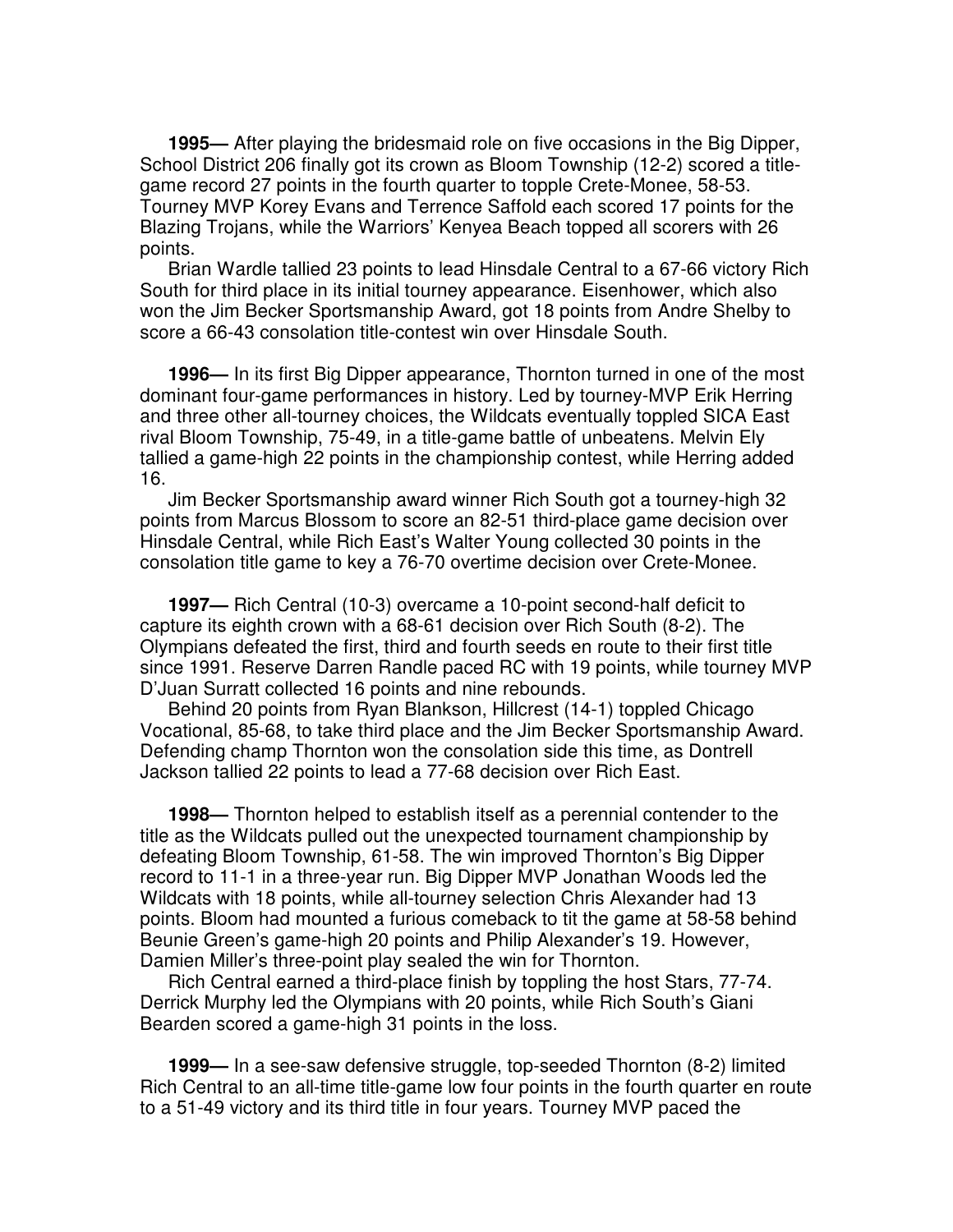Wildcats with 14 points and 12 rebounds, while Jonathan Woods chipped in 15 points and seven boards.

Derrick Murphy had a game-high 19 points to go with eight rebounds for RC. Behind 19 points from Steve Callahan, Hinsdale Central toppled Bloom Township, 59-54, for third place, while Rich South edged out Hinsdale South in the consolation title contest, as Chris Collins had 18 points and 10 rebounds.

**2000—** Tournament MVP Mike Smith scored 19 points and grabbed nine rebounds to lead a balanced attack that produced Shepard's second Big Dipper title with a 68-63 decision over Chicago Vocational. The Astros had four in dobule figures, including Mike Hall with 15 points and 17 rebounds.

Bloom Township, in its tourney-best eighth straight year in the winner's bracket, toppled Hinsdale Central for third place, 70-52, as Antonio Cool led the way with 21 points. Leo fended off a tourney-high 39 points from Marian Catholic's Rick Romeli in winning the consolation crown, 76-70. Dulles (Texas) earned the Jim Becker Sportsmanship Award.

**2001—** Shepard's Mike Smith scored 30 points and grabbed eight rebounds to become just the second repeat MVP in leading the Astros to their second straight title with a 76-63 decision over Chicago Leo. Mike Hall added 12 points and Reggie George 10 for Shepard, which took command with a 25-15 thirdquarter margin.

Rich South got 23 points from Brandon Cole to notch a 58-56 third-place game decision over Bloom Township and the tourney's high scorer Joe Chapman, while honorary tournament manager Bob Frasor guided his Eisenhower Cardinals to a 68-57 victory over Prosser in the consolation title contest.

**2002—** Sophomore Nathan Minnoy earned the scoring title when his 13 of 15 performance from the floor led to 30 points and ignited Hales Franciscan (11-2) to a 68-64 title-game decision over Bloom Township. The Blazing Trojans, led by Kevin Howard's 22 points, saw retiring coach Gary Meyer (all-time Dipper wins leader) denied his second title.

Rich Central's Jimmie Miles tallied 22 points as the Olympians drilled Thornton, 62-42, for third place in a battle of two of the Dipper's best all-time winning percentage leaders. Chicago Vocational topped Prosser for the consolation crown, Hinsdale South earned Sportsmanship honors and Rich East's Amundsen Brown set history as the first male individual cheerleading champion.

**2003—** Two of the Big Dipper's winningest all-time teams met for the title, as Rich Central erased an eight-point halftime lead and handed Thornton its first title-game setback, 53-51, for the Olympians' record ninth title. Fred Washington scored 16 points, Brandon Long 14 and tourney MVP Tyrone Brazelton 13 in a balanced RC attack, while Thornton's Brandon Dagons tallied a game-high 21 points.

The 2002 championship-game rematch saw Hales topple Bloom, 83-79, for third place behind 27 points from 2002 MVP Nathan Minnoy. Shepard got its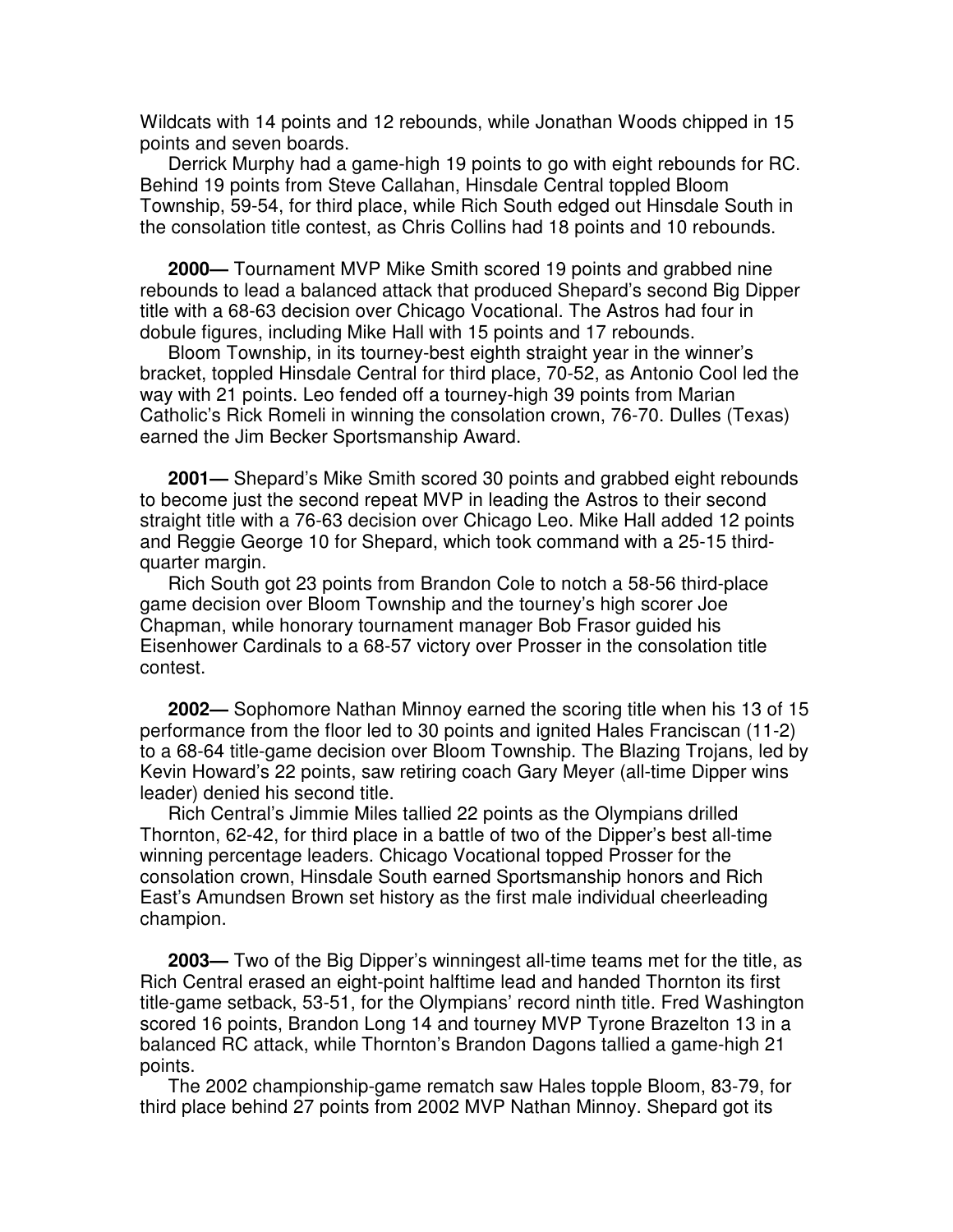second consolation title with a 51-45 win over Lincoln Park, while Peoria Woodruff earned the Jim Becker Sportsmanship Award in its first appearance and Herndon traveled from Virginia to capture sixth place and pull down a tournament-best 161 rebounds.

**2004—** Thornton (14-0) jumped to a 17-6 lead after one quarter and rolled to its fourth championship with a 71-58 decision over Hales Franciscan. Brandon Long hit five three-pointers and paced the Wildcats with 25 points and seven rebounds, while MVP Joevan Catron scored 10 points and grabbed 12 rebounds. Jerome Randle scored a game-high 26 points for Hales.

In its second straight third-place game appearance, Bloom Township toppled Lincoln Park, 67-54, behind 25 points from Larry Dumas. Leo defeated Marian Catholic for the consolation crown, 78-74, as Kijuane Leach tallied 30 points. Crete-Monee won the Sportsmanship for the first time, an honor named after late Crete-Monee Athletic Director Jim Becker.

**2005—** Thornton's Joevan Catron became the second repeat MVP of the new millennium (and third overall), scoring 18 points and grabbing 10 rebounds to pace the Wildcats (11-1) to a successful title defense with a 58-48 decision over Lincoln Park. Adonte Parker added 16 points for five-time champ Thornton. Lincoln Park was sparked by Jonathan Montgomery's game-high 20 points.

Hales used a tournament-high 37 points from Jerome Randle to capture a third-place game decision over Catholic League rival Leo, while Fenger tamed Dipper returnee Bremen, 65-63, behind Quintin Williford's 20 points for the consolation crown in its Big Dipper debut.

**2006—** Tournament MVP Michael Thompson scored a game-high 16 points to lead Lincoln Park to its first championship in its second title-game appearance with a 54-40 decision over Chicago Leo. Lincoln Park limited Leo to the lowest title-game scoring output, lowest field-goal percentage (.298) and lowest quarter scoring (four) in title-game history.

Thornton used 29 points from Mustapha Farrakhan and 21 from Josh Parker to claim an 88-76 third-place decision over Seton Academy, which became the first time in history to win back-to-back Jim Becker Sportsmanship Awards. Marian Catholic overcame a 10-point fourth-quarter deficit to topple Peoria Woodruff, 49-48, for the consolation crown in the Spartans' record 10<sup>th</sup> appearance in the game.

**2007—** Hales Franciscan used a 21-3 margin from the three-point arc to pull away for its second Big Dipper title with a 63-48 decision over Bloom Township, as D.J. Cooper led the Spartans with 20 points. Tourney MVP Matthew Humphrey chipped in 12 points and five steals, while Bloom was sparked by brothers Jawan (11 points, seven rebounds) and Aaron Nelson (10 points, 10 rebounds).

Brandon Ross collected 26 points and eight rebounds to pace Lincoln Park past Rich South, 52-45, for third place, while Leo toppled Shepard, 67-63, for the consolation crown behind 25 points from James Pointer. Honorary Tournament Manager and Marian Athletic Director Dave Mattio watched his Spartans win the